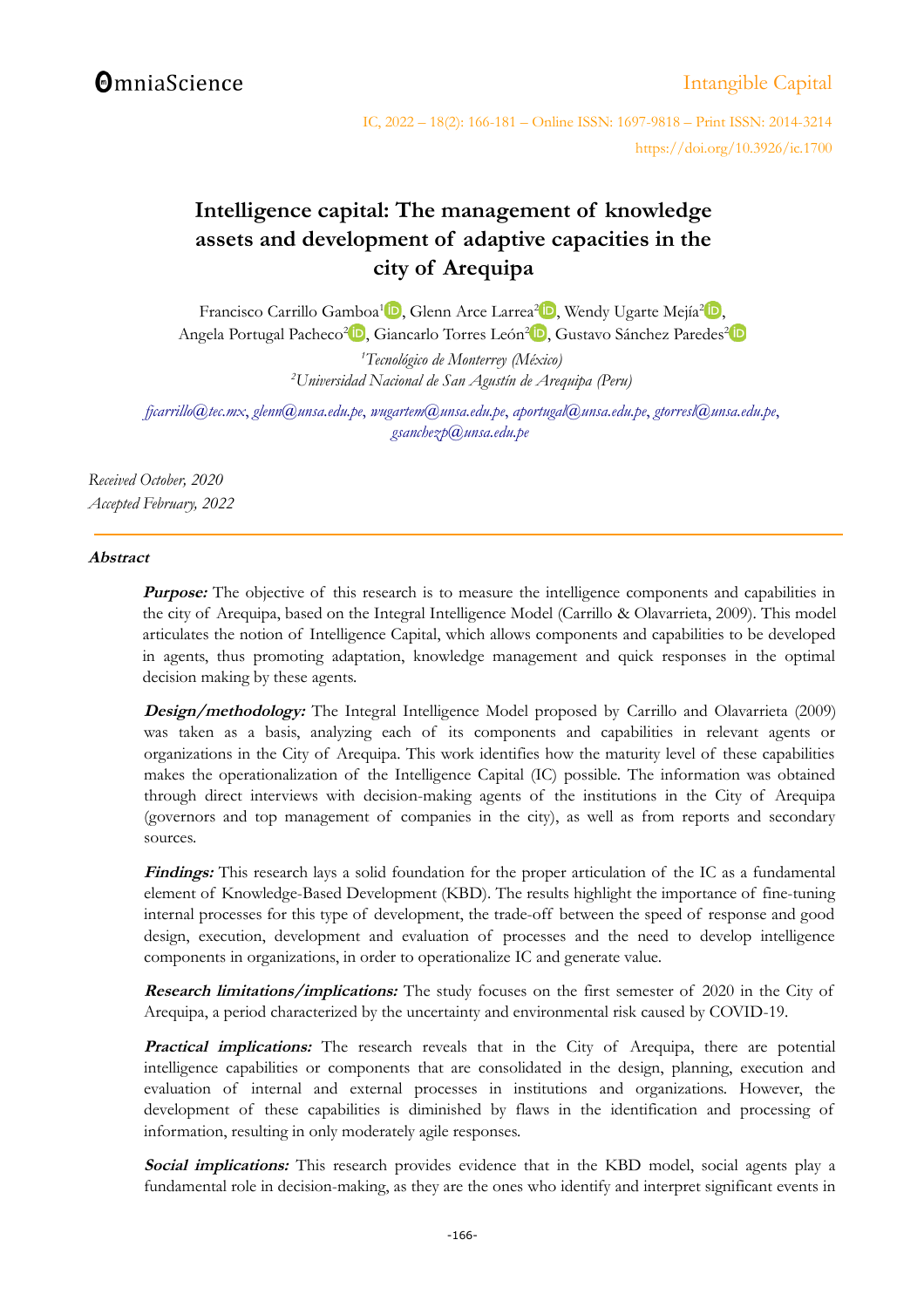the environment. This, in turn, allows effective, positive and adaptive responses to be issued that guide and drive the organizations.

**Originality/value:** This study presents a methodology that can be replicated in other cities, and which makes it possible to identify the intelligence capabilities of agents or organizations, in this case of a city.

**Keywords:** Intelligence Capital (IC), Adaptation, Decision-making, Knowledge-Based Development (KBD)

### **Jel Codes:** O2

#### **To cite this article:**

Carrillo Gamboa, F., Arce Larrea, G., Ugarte Mejía, W., Portugal Pacheco, A., Torres León, G., & Sánchez Paredes, G. (2022). Intelligence capital: The management of knowledge assets and development of adaptive capacities in the city of Arequipa. *Intangible Capital,* 18(2), 166-181.<https://doi.org/10.3926/ic.1700>

### **1. Introduction**

Over time, economic science has been developed based on the processes of production, distribution, exchange and consumption of different goods and services. This represented the essence of classic economics (Uzawa, 1965), based on the relationship between supply and demand, which has reduced the importance of the motor that drives these processes: decision-making. The relevance of decision-making marked a change towards another focus aligned with evidencing the conflict resolution process through optimal responses to the demands of the global dynamics (Thaler, 2016). The approach presented by R. Thaler (2016) based on the behavioral sciences is backed by innovation and information processing, leading optimal decision-making to value breeding within an organization.

In context, this new approach led to knowledge-based economics, which incorporates it in the well-known production function. Knowledge is thus an intangible asset of vital importance in the existence and survival of any economic activity, as it is constituted based on the input of inputs and the essence or reason for being of any production chain, evidencing that the generation of value goes beyond the interrelationship of the physical production factors. In this context, knowledge has become the most important element of consumption and production in organizations and companies, both for its scaled growth of performance and for being an asset that is capable of generating progressive multidimensional value, both internally and externally (Carrillo, 2014a; Malhotra, 2003), which as it is administered, will give agents the capacity to make optimal decisions through effective, positive and adaptive responses.

This new paradigm challenges the judgment of classic scholars of orthodox economic theory who identify economics as an exact science, rationalizing the behavior of people and the course of action to be taken with foreseeable results. However, none of the classic economic theories adheres to the new knowledge markets that include the global articulation of tangible and intangibles components of the economy in knowledge networks, that constitute the new ways of creating value based on the mobilization of all assets in a society and that have been developed in recent years (Carrillo, 2014a). For this reason, decision-makers are currently asking how knowledge should be managed. To accomplish this, it is important to approach this type of management as an organizational and internal process that makes it possible to increase the tangible and intangible value of organizations. It is here where the Knowledge-Based Development (KBD) model comes into play, rendering tangible the creation of value in the development of a "whole" that is articulated in cities (Carrillo, 2014b). This model is based on the Capital System (CS), which is constituted as a new and holistic system of development, where categories of value or, as they are also called, capitals, are articulated (see Table 1), which permit internal and external value-generating capacities to be recognized and executed.

Within this system of value categories we find Intelligence Capital (IC), as a component of vital importance for developing the capacity for adaptation and achieving an optimal and agile response to the environment.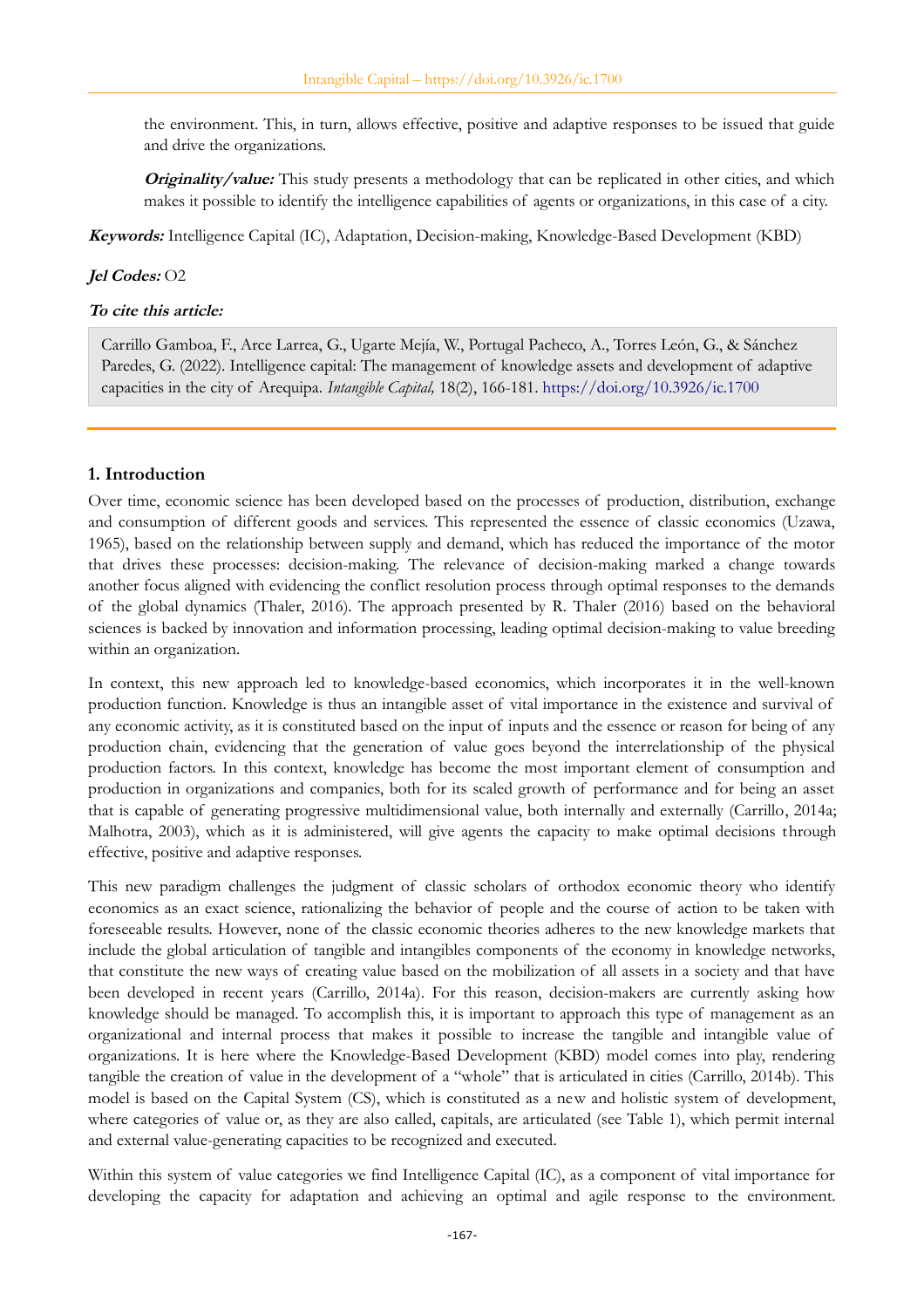Embedding organizations as decision-making agents, which design, articulate, implement and execute intelligence processes and taking into account the uncertainty of the environment makes it possible to create opportunities that promote decision-making focused on value management. These optimal decisions that come about as the result of an intelligent process are the ones that become the driving force behind the development of a particular institution or organization.

The present study uses as the unit of analysis the organizations in the city of Arequipa, the second most important city in Peru, according to the 2020 Regional Competitiveness Index by the Peruvian Economics Institute. In addition, in the year 2017, the city of Arequipa was recognized by the World Capital Institute (WCI) an emerging knowledge city. This has meant recognizing in Arequipa knowledge assets that could model the development of the city, as seen from the KBD. However, the award also served to evidence the limitations that exist in the city of Arequipa in order to be a Knowledge City.

By means of the case analysis of the city of Arequipa, this study intends to characterize the role that IC plays within the framework of CS, and thus exemplify its operationalization as a tool to develop capacities of adaptation, which in turn would permit a better integration of the different agents that make up the system: individuals, organizations and society. This research is intended to contribute to recognizing the capacities or components of IC value in the city's agents, permitting them to be aligned and to attain KBD. To do this, primary data were used that were obtained from interviews with key agents, which made it possible to determine in a descriptive manner the degree to which the capacities or components of intelligence were present or absent, according to the described model.

## **2. Knowledge-Based Development: A proposal for city development**

A knowledge-based economy gives traditional production factors a living, dynamic and changing element that understands economics as a social science. In it, the behavior of the actors (or agents) is characterized by its unpredictability and subjective interpretations. Decisions are made under a paradigm of uncertainty and are motivated by experience, perception and available information. For this reason, new frameworks are needed in order to understand and manage the perpetually emerging knowledge assets.

The instruments and industrial frameworks that currently exist obstruct the proper functioning of these new knowledge-based organizations. In many aspects, workers work with knowledge and they use their capacities as a means of production as compared to fixed assets, such as buildings or machinery, which are insufficient to create value (Carrillo, 2014a). In this context, the Capital System (CS) is the most appropriate framework of reference to systematize knowledge assets. Analytically, there are seven capitals or categories that permit the generation of value.



Figure 1. Capital System (Carrillo, 2002)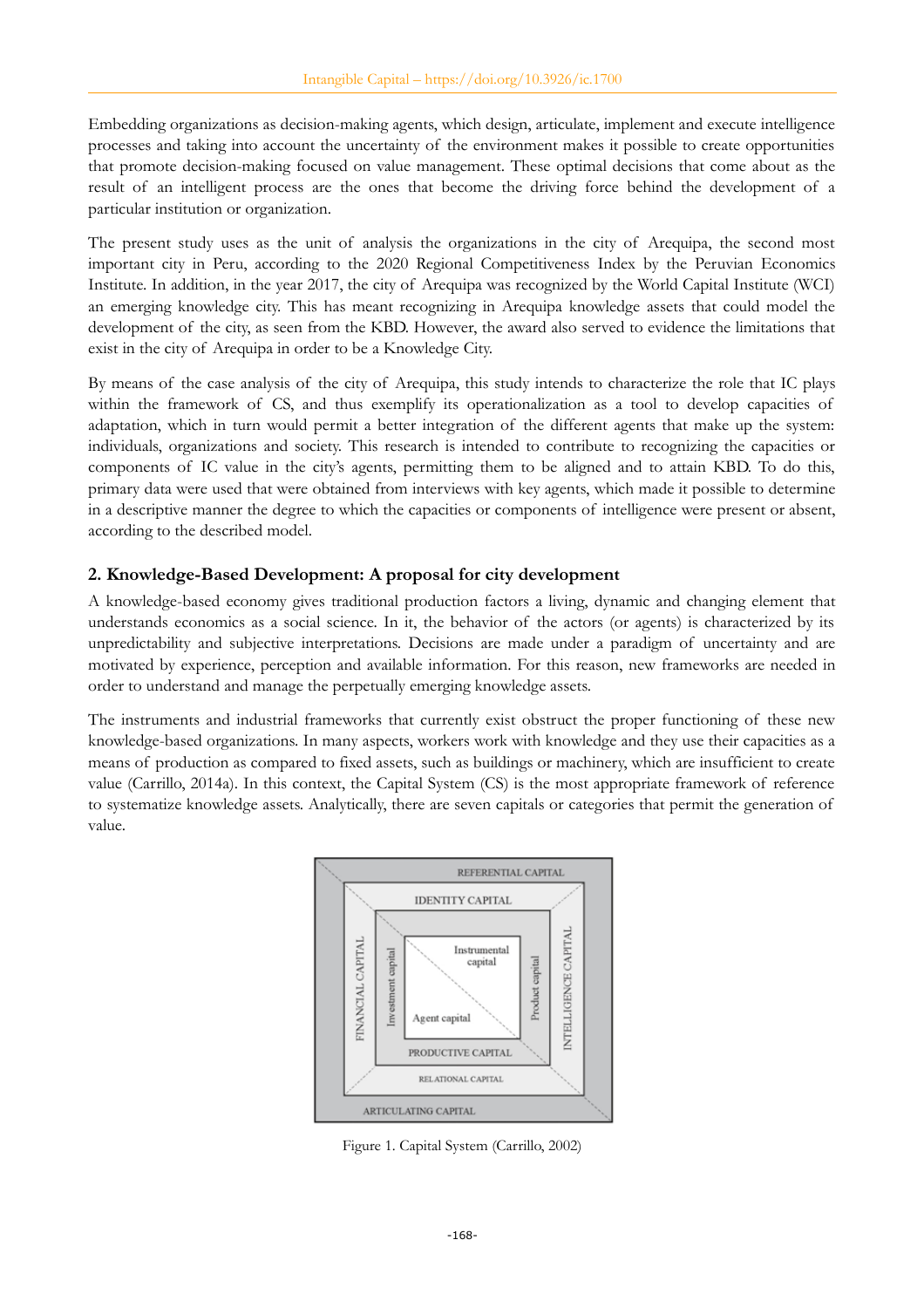As illustrated in Figure 1, the CS works like a geared system of knowledge within organizations and allows them to act like complex, articulated, value-generating entities. It should be indicated that the CS (Carrillo, 2002) provides a comprehensive taxonomy of knowledge assets; as they develop an intangible value, knowledge assets require new frameworks that are appropriate in terms of their particular dynamics. Knowledge-based organizations generate value very differently from traditional production; for this reason, there is a need to reconstruct or reinvent the production function in terms of more complex components and interactions (Lucas, 1998; Osawa, 1965; Zheng, Yang & McLean, 2010).

| <b>Capital System</b>                                               |                                                          |                                                        |                                         |                                                                                                                                 |                                                                                                                                                                                                                                                                                  |  |  |  |  |
|---------------------------------------------------------------------|----------------------------------------------------------|--------------------------------------------------------|-----------------------------------------|---------------------------------------------------------------------------------------------------------------------------------|----------------------------------------------------------------------------------------------------------------------------------------------------------------------------------------------------------------------------------------------------------------------------------|--|--|--|--|
|                                                                     | <b>Value orders</b>                                      |                                                        |                                         | <b>Definition</b>                                                                                                               | <b>Attributes</b>                                                                                                                                                                                                                                                                |  |  |  |  |
| <b>CAPITAL</b><br>Universe of<br>collective<br>preference<br>orders | METACAPITAL<br>Multiplicative (+) /<br>Divisive (-)      | <b>REFERENTIAL</b><br>Structure: membership<br>rules   | Identity<br>Self-significance           | Capacity to<br>discern the value<br>elements that<br>contribute to the<br>system and to<br>guide the<br>consequential<br>action | Integration: degree to which<br>the components of the unit<br>refer unequivocally to<br>membership references<br>Differentiation: degree to<br>which the unit is<br>distinguished from others<br>and to which it is possible to<br>specify what does or does<br>not belong to it |  |  |  |  |
|                                                                     |                                                          |                                                        | Intelligence<br>Hetero-<br>significance | Capacity to<br>identify the<br>significant agents<br>and events of the<br>system                                                | Detection: threshold of signal<br>discrimination about agents<br>and significant events<br>Interpretation: possibility to<br>make sense of the signals<br>based on identity references                                                                                           |  |  |  |  |
|                                                                     |                                                          | <b>ARTICULATING</b><br>Function: relationship<br>rules | Monetary<br>Exchange                    | Capacity to<br>represent the<br>elements of<br>value and<br>facilitate their<br>exchange                                        | Production: possibility to<br>generate inputs for the<br>maintenance and<br>development of harmony<br>among all capital orders<br>Savings: positive differential<br>between the generation and<br>expenditure of inputs that<br>makes the investment in<br>development possible  |  |  |  |  |
|                                                                     |                                                          |                                                        | Relational<br>Linking                   | Capacity to<br>establish and<br>develop internal<br>and external<br>links with other<br>significances                           | Cohesion: degree of<br>integrative strength among<br>the components of the unit<br>Linking: degree of interactive<br>strength with the external<br>significances                                                                                                                 |  |  |  |  |
|                                                                     | <b>PRODUCTIVE</b><br>Additive $(+)$ /<br>Subtractive (-) |                                                        | Agent<br>Agency                         | Capacity to<br>execute the<br>value-enriching<br>actions                                                                        | Understanding: capacity to<br>comprehend the general<br>relationships among the<br>individuals<br>Action: capacity to execute<br>the acts derived from the<br>understanding                                                                                                      |  |  |  |  |
|                                                                     |                                                          |                                                        | Instrumental<br>Mediation               | Capacity to<br>leverage the<br>value-enriching<br>actions                                                                       | Adaptation: correspondence<br>between the specifications of<br>the infra- and info-structure<br>and those of the action they<br>intend to enable<br>Process Capacity: possibility of<br>the instrument to enable<br>precisely that which is<br>intended to be achieved           |  |  |  |  |

Table 1. Capital System. Source: Carrillo (2014a)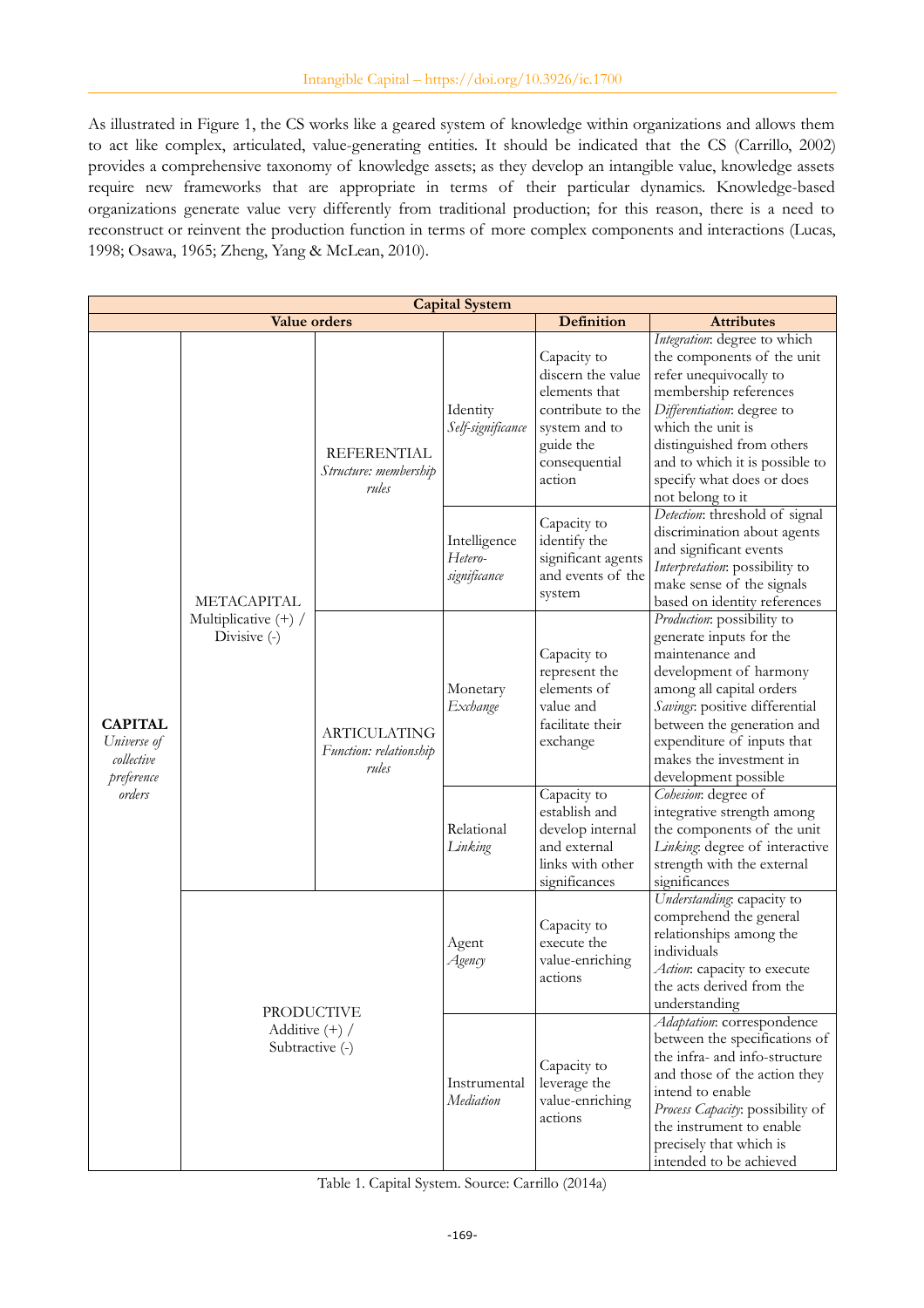The CS is characterized by: (i) integrating a homogeneous whole of value, denoting a culture; (ii) being a set that cannot be reduced down into any part (the financial aspect cannot express everything); (iii) each capital has value in and of itself and is interchangeable with the others through rules of correspondence; and (iv) makes it possible to obviate the distinction between tangible and intangible.

According to the most recent review of the literature on the topic (Carrillo, 2014a), the CS is redefined as the universe of the orders of collective preference in a human activity system. The set that is commonly identified as valuable at each level of analysis: individual, organizational and social. The CS in turn is disaggregated into progressive subcategories, each of which expresses a distinctive and complementary value function. Each can have a positive (asset) or a negative (liability) sign, as shown in Table 1.

The concept of the CS denotes a complete, integrated system that was developed in 2002 and which maintains a generic conception that was later developed and expanded upon in 2014 (see Table 1). In agreement with the reviewed literature, the CS identifies new production factors or knowledge assets, which can be formulated and expressed as indicated by the Equation (1):

$$
Q = f(C1; C2; C3...; Ci)
$$
 (1)

where *Q* represents the amount of social production and *Ci* represents the capital level of i inputs where *i=1…n* (e.g., identity, intelligence, financial, agent, etc.). In this function, the knowledge assets have a strategic nature, since to the extent to which they transmit the scope of the organization's capacity to adapt to its environment, knowledge gradually capitalizes upon itself. This characteristic makes it possible to make better decisions and increase production (Olavarrieta, 2012). Therefore, the following expression is proposed, as reflected in Equation (2):

$$
\frac{\Delta Q}{\Delta \text{ Intelligence Capital}} = \text{Marginal Product} \tag{2}
$$

As can be seen, every time that the *Intelligence Capital* and the production (*Q*) increase, there is a marginal positive contribution to productivity (*Marginal Product*), which also increases, and considering that since they are equal, both increases are positive. As stated by Olavarrieta and Carrillo (2014), "*Intelligence Capital cannot be bought, but some parts of intelligence can perhaps be bought*" (p. 291).

### **2.1. Intelligence Capital**

Within CS, Intelligence Capital (IC) is positioned as the most pertinent value category in order to understand the new dynamics of knowledge (Carrillo, 2009). IC is focused on the adaptive capacities of an individual, organization or society within a certain unit of analysis. One relevant characteristic of IC is that it aligns the other capitals, recognizing value references and integrating the capacities involved in decision-making and adaptation. In order to operationalize IC, Carrillo and Olavarrieta (2009, 2014) developed the Integral Intelligence Model, which makes it possible to measure the following value components:

- Value alignment: Capacities related to the recognition of values, definition and evaluation.
- Sensory component: Capacities related to sensor design, implementation and calibration.
- Experience: Capacities related to knowledge acquisition, recovery and validation.
- Decision: Capacities related to cognition, problem solving, modeling and choice selection.
- Action: Capacities related to the successful implementation of prior decisions and those related to value alignment.

Within the value categories of the CS, IC is positioned as a referential support for aligning social value, and as shown in Figure 2, it acts by promoting and driving the development of endogenous capacities inherent in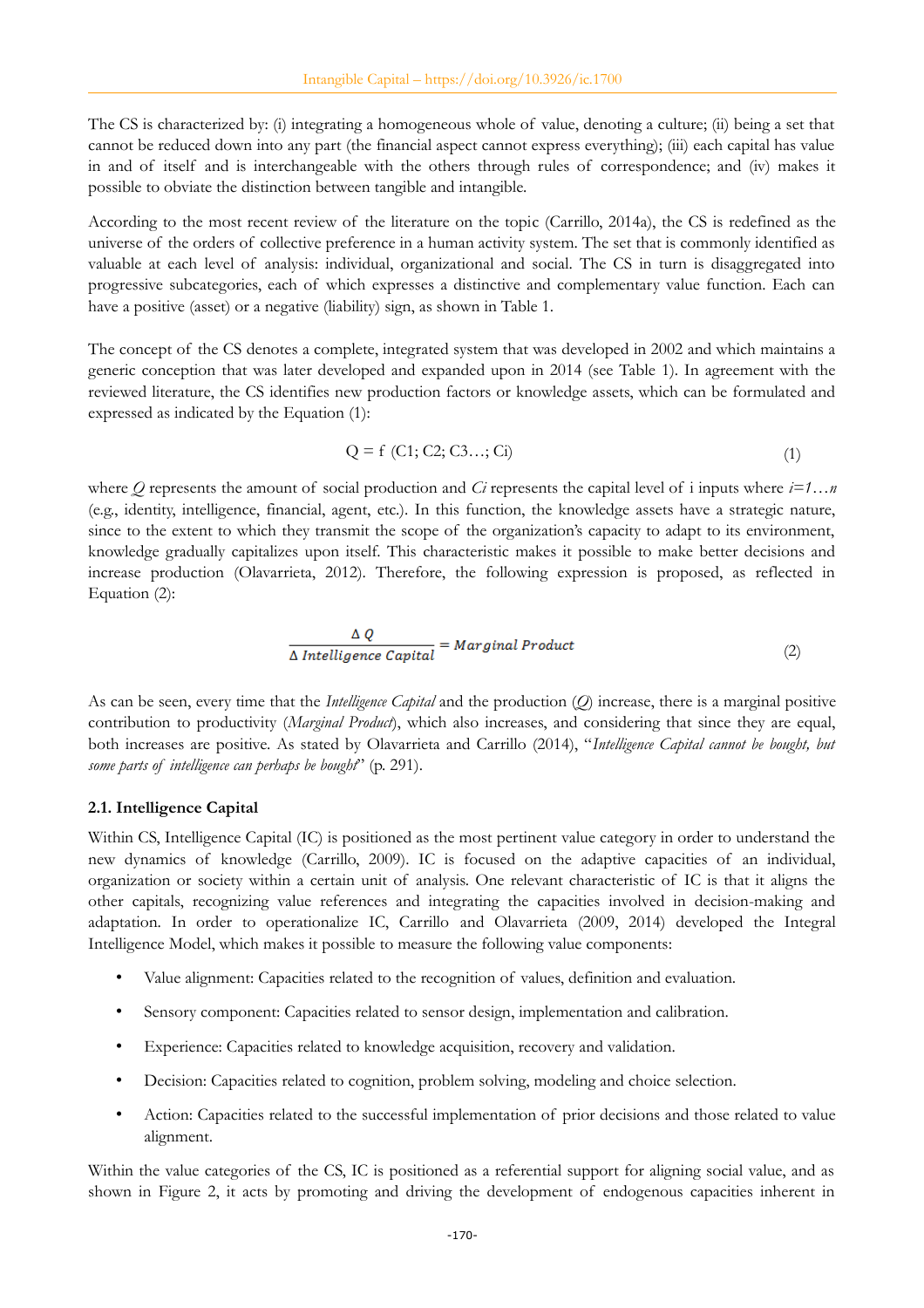individuals, organizations and society, making it possible to integrate a series of components that include everything from the individual recognition of agents, followed by an analytic design of internal processes strengthened by an available knowledge base, to their deliberate and intelligent execution, which is capable of generating value. As such, the value alignment component, the sensory component and the experience component are internal processes that bring together the elements of "being, recognizing and knowing" and strengthen the capacity for decision and adaptation to the environment within the individual; in organizational language, as clients, suppliers and market; and in social terms, as the "interested parties".



Figure 2. Intelligence Capital Model (Carrillo & Olavarrieta, 2014)

This model of KBD, unlike Deming's (1989) continuous improvement cycle (1950), which seeks to continuously and quantitatively optimize business activities, is intended to recognize and promote the capacity for adaptation in individuals, organizations and society in dynamic and changing environments, managing uncertainty on a social level. The development of IC within a social development system allows the organization to deploy and adapt in the uncertain environments denoted by the new era, generating both internal and external value and allowing the organization to diagnose opportunities and risks in the context.

Figure 3 shows the contribution of IC to knowledge management. It also evidences that the operationalization of said capital in organizations facilitates optimal decision-making. The environment mentioned in Figure 2 is made up by external agents that constantly issue signals and signs as a result of the global interaction. These signals must be identified and properly interpreted by the agents through the development of the IC, with the aim of issuing a quick, positive and effective response (development of the capacity for adaptation). This feedback and agility of response by the IC contribute to a systematic management of knowledge (Carrillo, González, Elizondo, & Correa, 2014).

In its administration, the IC must be supported by an external perspective to develop the adaptability to the environment, while in its internal perspective, it must maintain an awareness of the capacity of reaction to external events (Nespolo, 2019). Accordingly, there are agents and institutions that recognize and identify these signals, and even some that anticipate them, in order to make decisions that will be accompanied by uncertainty and risk. To the extent that this response is effective, positive and adaptive, it can be said that the agents of a certain city have developed the IC (Carrillo & Olavarrieta, 2014).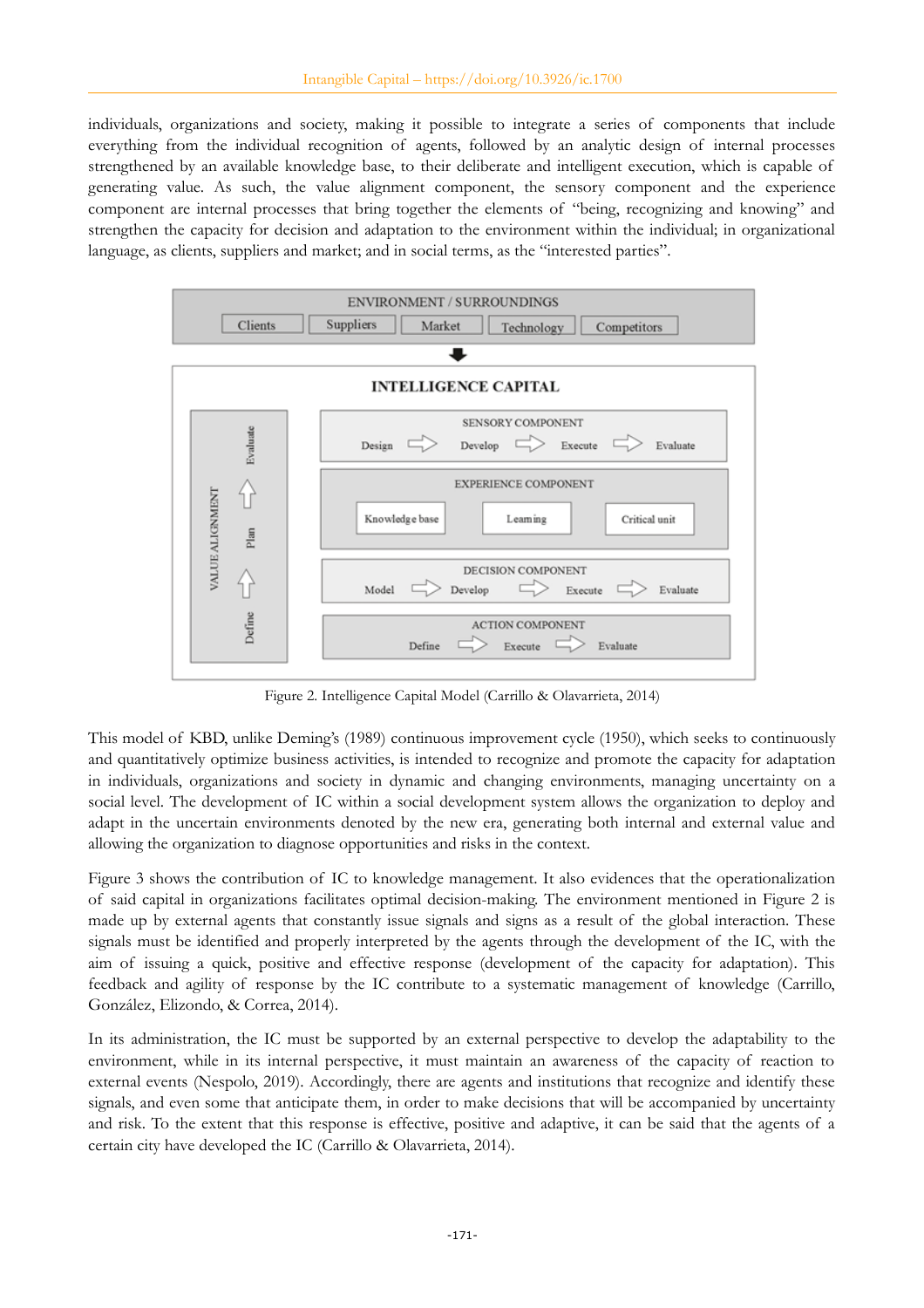

Figure 3. Contribution of IC to knowledge management

# **3. Methodology**

The present research involves an applied case study, as it is intended to deploy the knowledge and theoretical evidence, and the results will allow a contribution to be made to building new knowledge. Its design makes it a non-experimental analysis, since it does not require any laboratory analysis or modification of variables; regarding its focus, it is qualitative, interpreting reality in a subjective and inductive manner, ensuring the principle of neutrality on behalf of the researcher in order to avoid the qualification or partialization of the investigation (Hernández, Fernández & Baptista, 2014). The information has been obtained through a field study, with a direct examination and interaction with the study subject, directly through observation, the recording of phenomena and the use of focal groups and interviews (López-Roldán & Fachelli, 2017).

In 2017, the city of Arequipa (Peru) was recognized by the international center for analysis and thought, the World Capital Institute (WCI), in the Emerging Knowledge City category, awarding it the MACKI prize from the World Capital Institute, a group of foreign experts interested in promoting the understanding and application of knowledge as a tool to achieve economic and social development in cities. This recognition reveals the gap that exists between a Knowledge City and an Emerging Knowledge City; the same one that constitutes notable interest on the part of the research team for interpreting which components and capacities have been developed in the city of Arequipa; among them, the IC is one of the metacapitals from which the other value categories are derived.

According to the literature presented, it is very interesting to use the Integral Intelligence Model (IIM) proposed by Carrillo and Olavarrieta (2009) as a base to analyze each of its components and capacities in agents or business and governmental organizations. Furthermore, the IC was also considered within the CS as a referential and value-generating asset. It is therefore important to identify the adaptive capacities of the social agents that have among their functions economic and social management, as well as the responsibility for promoting the development of the city, identifying the level of maturity of these capacities, making the operationalization of IC possible in the city of Arequipa.

For this study, interviews were conducted with decision-making agents from the most important institutions with the greatest economic impact due to their production, economic and social capacity, including governmental leaders and executive directors of major companies in the city among the profiles of those interviewed. Table 2 presents the population considered in this study.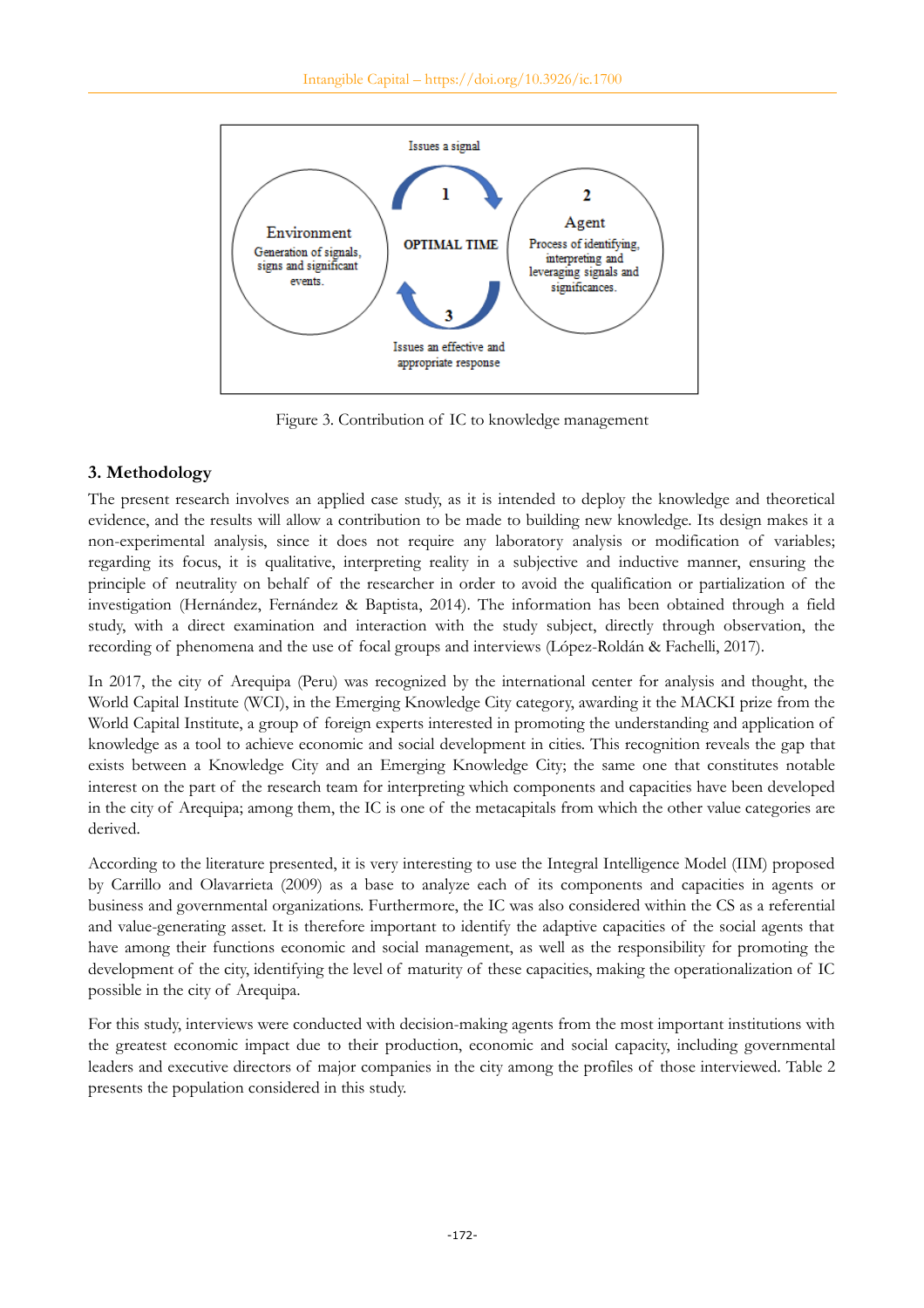| Decision-making agents for the development of the city                                                                                                                                                                                                                                            |             |                                                                                                                                                                                                                                                                                                        |                                               |  |  |  |  |
|---------------------------------------------------------------------------------------------------------------------------------------------------------------------------------------------------------------------------------------------------------------------------------------------------|-------------|--------------------------------------------------------------------------------------------------------------------------------------------------------------------------------------------------------------------------------------------------------------------------------------------------------|-----------------------------------------------|--|--|--|--|
| <b>Governmental institutions</b>                                                                                                                                                                                                                                                                  |             | <b>Private institutions</b>                                                                                                                                                                                                                                                                            | No. of<br>people                              |  |  |  |  |
| Mayor of the Provincial Municipality of Arequipa                                                                                                                                                                                                                                                  |             | Chamber of Commerce and Industries of<br>Arequipa                                                                                                                                                                                                                                                      |                                               |  |  |  |  |
| Mayors of the District Municipalities of the City<br>of Arequipa                                                                                                                                                                                                                                  |             | Financial Cooperation for Development<br>(COFIDE)                                                                                                                                                                                                                                                      |                                               |  |  |  |  |
| Central Reserve Bank of Peru, Arequipa branch                                                                                                                                                                                                                                                     |             | Chamber of Commerce of Lima                                                                                                                                                                                                                                                                            |                                               |  |  |  |  |
| Representatives of the agenda for the development<br>of Arequipa:<br>San Agustín National University<br>a)<br>Santa María Catholic University<br>$\mathbf{b}$<br>San Pablo Catholic University<br>$\mathcal{C}$ )<br>Judicial Branch<br>Directors of offices linked to the national<br>government | 9<br>6<br>5 | Businesses in the city:<br><b>Industrial Category</b><br>a)<br><b>Textile Category</b><br>b)<br>Mining Category<br>$\mathbf{C}$<br>Agricultural Category<br>d)<br>Tourism Category<br>e)<br>Services Category<br><b>Construction Category</b><br>$\bf g)$<br>Financial Category<br>h)<br>Miscellaneous | 10<br>2<br>6<br>12<br>4<br>6<br>2<br>15<br>14 |  |  |  |  |
| Regional government bodies                                                                                                                                                                                                                                                                        |             | Non-profit organizations                                                                                                                                                                                                                                                                               | 3                                             |  |  |  |  |
| Subtotal of people                                                                                                                                                                                                                                                                                |             | Subtotal of people                                                                                                                                                                                                                                                                                     | 74                                            |  |  |  |  |
| Total number of people (N)                                                                                                                                                                                                                                                                        | 122         |                                                                                                                                                                                                                                                                                                        |                                               |  |  |  |  |

Table 2. Constitution of the statistical population

Once the study population was identified, it needed to be established what sample was necessary in order to estimate statistically significant results with the least possible amount of sample error. For this calculation, following the method used by Scheaffer, Ott and Mendenhall (2007), we determined the expression of Equation (3):

$$
n = \frac{k^2 q p N}{e^2 (N-1) + k^2 p q} \tag{3}
$$

where N represents the populational quantity or the universe, e indicates the margin of error for the responses obtained, k represents the level of confidence of the study  $(95\% \text{ k value} = 1.96)$ , *p* is the probability of success as a proportion of those interviewed in the population with a specific characteristic, and finally *q* represents the probability of failure of individuals who do not have a specific characteristic, which is determined as ( *1-p*). According to the research purposes and once the populational quantity was determined, the quantity of the finite sample was obtained, as shown by the Equation (4), with a sample *n* resulting equal to 93.

$$
n = \frac{1.96^2 (1 - 0.5) (0.5) * 122}{0.05^2 (122 - 1) + 1.96^2 (0.5) (0.5)}
$$
(4)



Figure 4. Sample design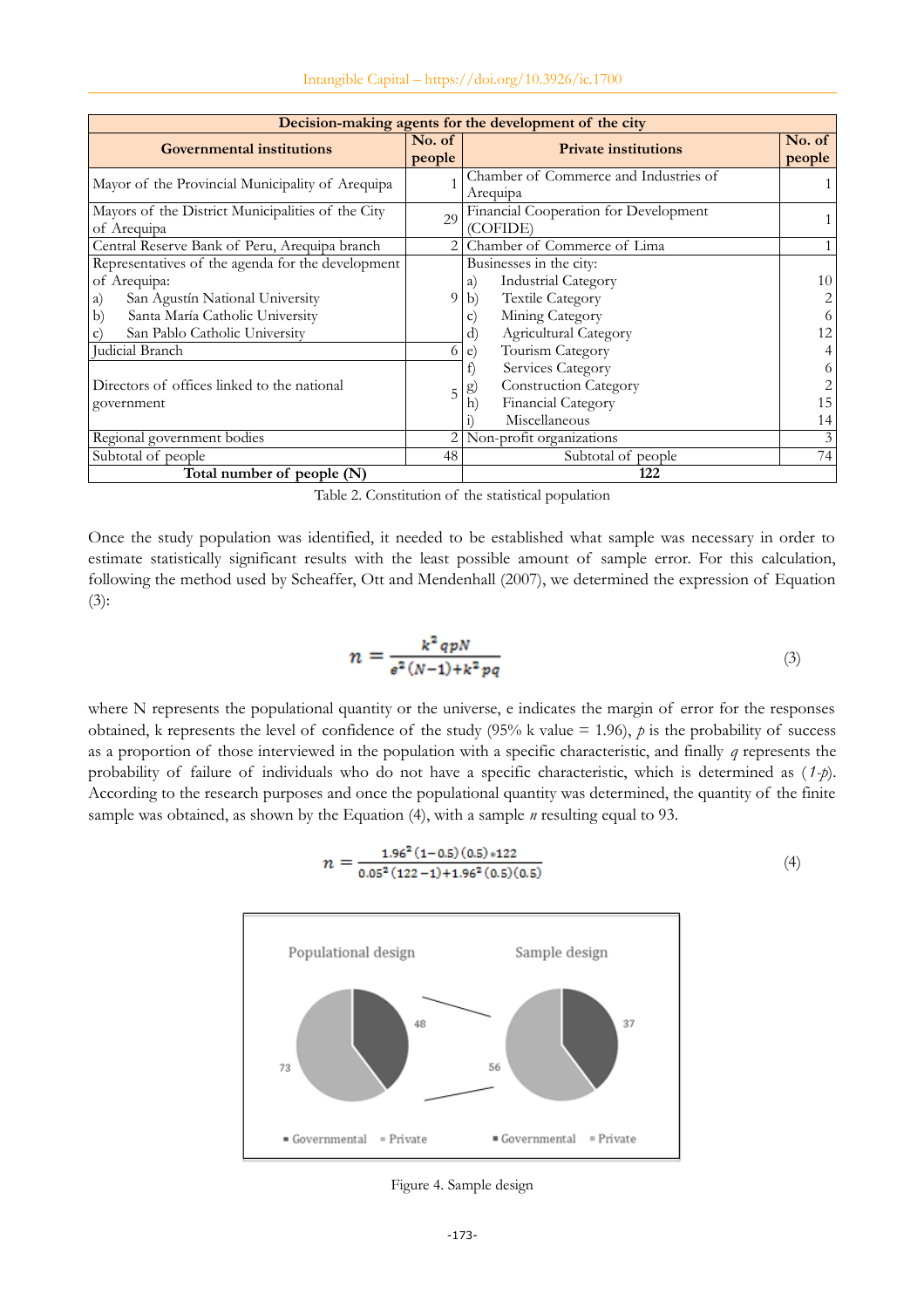Once the sample number was determined (see Figure 4), we proceeded to identify the agents to be interviewed. First, the interview design was established (see the Appendix with the details of the questions). The structure of the interview was designed by the research team, and was later reviewed and approved by a multidisciplinary evaluation team from the Research Department of the College of Economics at San Agustín National University in Arequipa. The review department has methodologically structured the instrument with holistic and deterministic social and emotional components, as well as those perceiving and qualifying internal processes of the institutions.

It is imperative to note that the motivation behind this research is the capacity to interpret the CS and operationalize IC in both governmental and private organizations, in order to thus be able to make proposals for improvement and achieve the ultimate objective of making the city of Arequipa a city based on and developed in knowledge. It is expected that the results will allow agent institutions to recognize and strengthen their adaptive capacities, creating within them an agenda of activities in favor of the development of the city, region and country.

# **4. Operationalization of the IC in the city of Arequipa**

In order to determine the process of the operationalization of the IC, in accordance with the delimitation of the present research, it is necessary to rely upon the soundness of the institutions that exist in the city of Arequipa, which have already been mentioned (see Table 2). These institutions have the capacity already installed to identify environmental signals and signs and thus make effective, positive and adaptive use of them in the environment for appropriate decision-making (as illustrated in Figure 3).

These institutions are vitally important, not only because of the responsibility for their functions, but also for their primary role in the construction of the city's development process. In this regard, the exchange of points of view in a collaborative environment among institutions (companies in the private sector and the public sector), is configured as a key aspect for the knowledge, experiences and innovative solutions that are articulated for the benefit of society (Weiss, 2019).

Table 3 includes the list of organizations that have been considered to be the most important for inclusion in this study, since they are those responsible for the promotion, management and evaluation of the policies implemented on a local level, and thus have a greater impact or prominence in the management of city development.

| Public and/or private institutions generating knowledge                                            |  |  |  |  |  |  |  |  |  |
|----------------------------------------------------------------------------------------------------|--|--|--|--|--|--|--|--|--|
| Regional Government of Arequipa, Provincial Municipalities, Local Municipalities, Judicial Branch, |  |  |  |  |  |  |  |  |  |
| Arequipa Court of Justice and Offices connected to the Ministries                                  |  |  |  |  |  |  |  |  |  |
| Central Reserve Bank of Peru - BCRP                                                                |  |  |  |  |  |  |  |  |  |
| National Institute of Statistics and Computing – INEI                                              |  |  |  |  |  |  |  |  |  |
| National Center of Strategic Planning - CEPLAN                                                     |  |  |  |  |  |  |  |  |  |
| National Intelligence Department - DINI                                                            |  |  |  |  |  |  |  |  |  |
| Economic and Social Research Consortium - CIES                                                     |  |  |  |  |  |  |  |  |  |
| National Council on Science, Technology and Technological Innovation - CONCYTEC                    |  |  |  |  |  |  |  |  |  |
| National Commission of Aerospace Research and Development - CONIDA                                 |  |  |  |  |  |  |  |  |  |
| Financial Cooperation for Development (COFIDE)                                                     |  |  |  |  |  |  |  |  |  |
| Research, Development and Innovation Network                                                       |  |  |  |  |  |  |  |  |  |
| Arequipa Chamber of Commerce and Industries                                                        |  |  |  |  |  |  |  |  |  |
| Lima Chamber of Commerce and Industry                                                              |  |  |  |  |  |  |  |  |  |
| Regional public and private universities                                                           |  |  |  |  |  |  |  |  |  |
| Regional technical training institutes and centers                                                 |  |  |  |  |  |  |  |  |  |

Table 3. Public and/or private institutions generating knowledge

In order to analyze and interpret the development of these capacities or value components in each of the organizations, the research team conducted a total of 93 interviews during the months of March to June 2020 via a website platform with those decision-making agents from the organizations (managers and directors) listed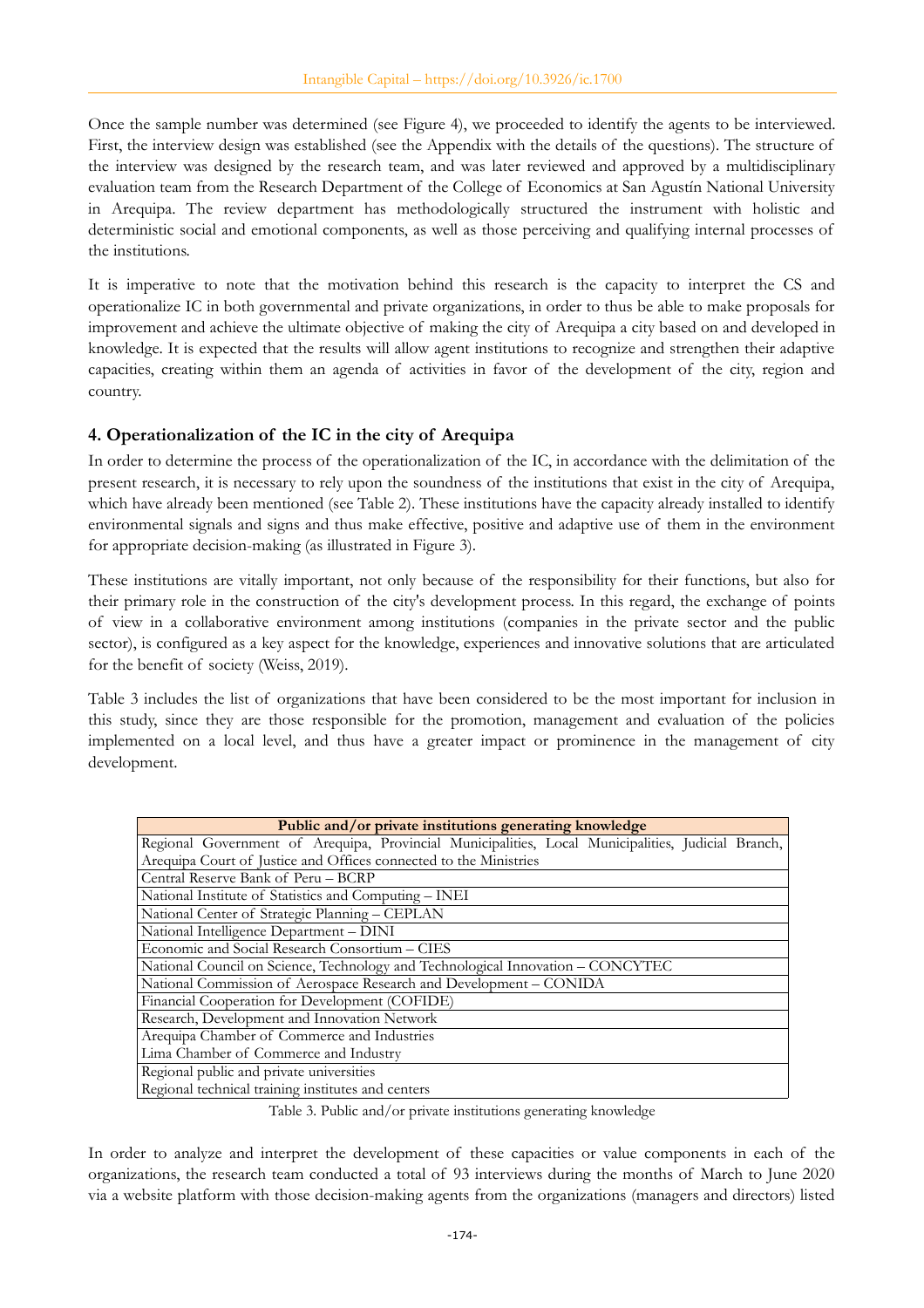in Tables 2 and 3. These interviews lasted for approximately 45 minutes and consisted of a dialog between the research team and the interviewees, based on nine questions. The interviews were structured and organized based on three key components that operationalize the Intelligence Capital in the study, according to the following terms:

- i. The sensitivity of the signals: This is demonstrated by the capacity for adaptation of the individual or organization to society and the dynamic and changing environment.
- ii. The interpretation of meanings with reference to the value system itself: It refers to the management of knowledge and the understanding of the system.
- iii. The agility in issuing proper responses to said system: This refers to the operationalization of the IC in its own right.

## **5. Results**

This section presents the extended responses that were obtained in the interviews conducted with decisionmakers in the city of Arequipa. First of all, it was considered whether the institutions to which the interviewees belonged demonstrated the capacities or components of intelligence that allow optimal decision-making to occur. The responses gathered indicated that 80% of those interviewed, based on the experience and institutionality over the years, believe that the development of structured institutions was attained with principles of good corporate governance. This was reflected in the implementation of a process structure that allows optimal decision-making, which in turn, has made the evolution of the organizations possible over time, with important participations in different markets and sectors, through the generation and application of strategies linked to objectives aligned with the institutions.

Secondly, questions were asked about the design, development, execution and evaluation and of the processes in the institutions, based on decision-making. 75% of those interviewed expressed the opinion that, thanks to the structure and installed capacity in each of the sectors, the administration or senior management interacted internally with active participation through the development of software that made it possible to qualify the appropriate management of inputs. Also stressed was the importance of training multidisciplinary work teams that regularly get together and are oriented towards managing the institution, the human capital and monitoring, and with evaluation at the start, during and at the end of each process. Likewise, those interviewed assessed the accessibility of software that makes it possible to quantify asset and liability management within an institution, in a coordinated manner with the human team and the available systems. It is then that, internally within the organizations, control exists over the established procedures and the focus is placed on specific processes in knowledge management as a whole, articulating the making of certain optimal decisions.

In their responses, 60% of those interviewed who belonged to administratively independent institutions added that it is important to involve the entire staff in the dynamics of process feedback, which tend to be crosscutting and one-way. From this, it can be deduced that the coordination, interconnection and articulation of the different areas is necessary, which will make it possible to identify risks and opportunities for improvement at different levels of the organization (managerial, production, administrative, commercial, etc.). This, in turn, implies reformulating the strategy to be implemented, managing a re-engineering of processes, innovation and improvement of products and services (Nonaka, 1991).

As a third matter to be discussed in the interviews, the organizational experience and information were considered as factors for developing IC. 86% of those interviewed indicated that, indeed, information is crucial for carrying out activities in the institution, highlighting the importance of establishing channels that make it possible to monitor and access information generated on a daily basis by the market. This information must not only be accurate and transparent, but also appropriate. For this reason, it is crucial to be constantly attentive to receiving information about events, facts or occurrences that take place in these markets. In order to achieve this objective, the mechanisms of access to relevant information must be considered, as well as the processes for the proper administration of information.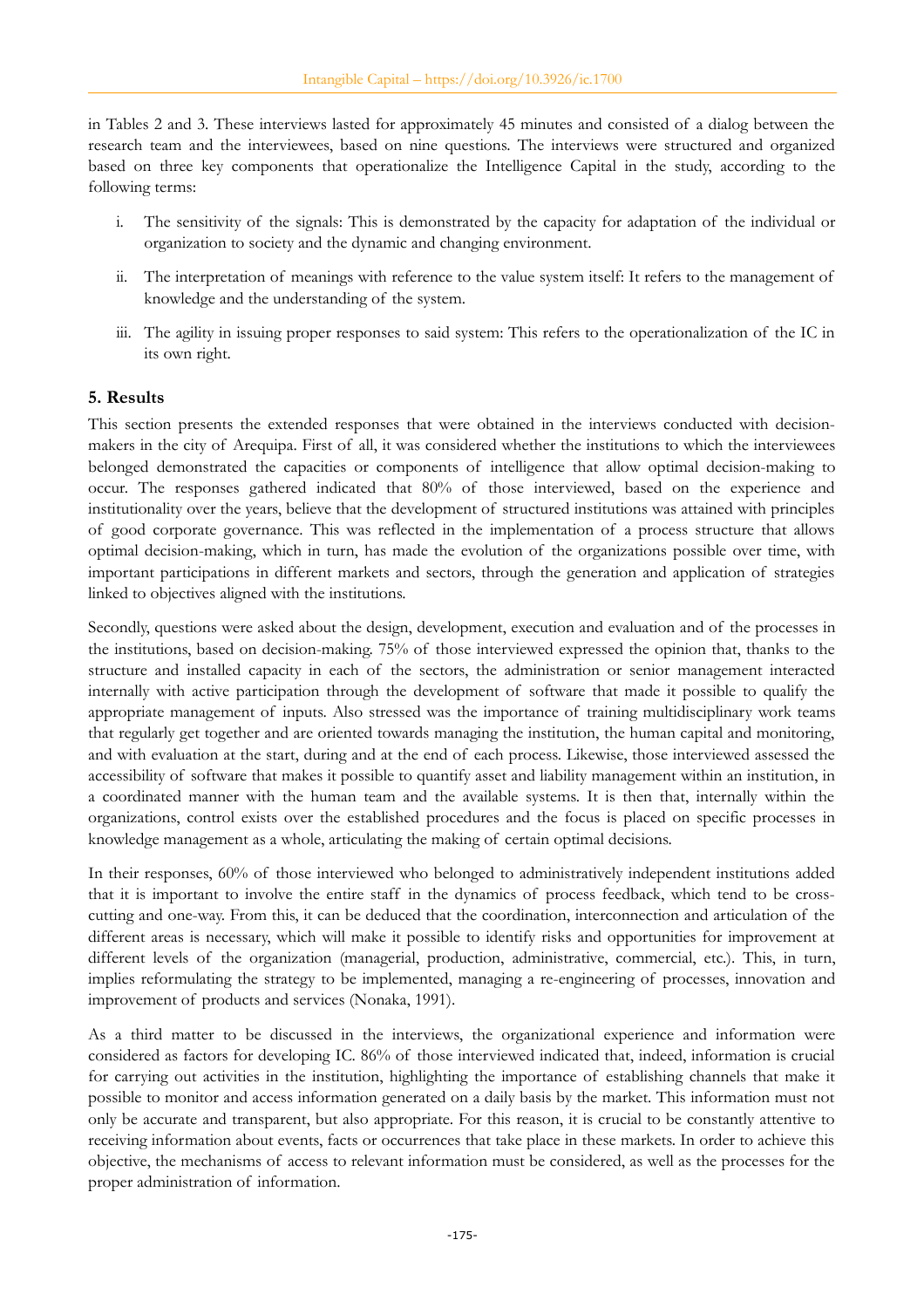The fourth question dealt with the process identifying external value references. 65% of the responses obtained were aimed at identifying value chains in certain products and services. Another important aspect is the identification of the needs of small micro-entrepreneurs in the region, linked to a production process and a specific reality in the area. Furthermore, the key components must be identified, such as the smart infrastructure and technical staff qualified in the management capacity. A common problem encountered in the responses is the lack of good management on behalf of the public administration. This shortcoming is evidenced by the staff rotation and the lack of training. Both shortcomings are critical in order to ensure proper knowledge management, as they are marked by excessive bureaucracy in administrative proceedings, along with weak values training for most staff members in the public sector.

The fifth question had to do with the processes that are carried out in order to issue a response to the changing dynamics that arise. 72% of the responses indicate the identification of production chains and the analysis of a possible problem in the sector or one that could affect it, which causes the production process to form bottlenecks, or risk distribution methods that evidence the need to appropriately categorize the problem in order to design and implement a strategy that addresses particular needs. Thus the design, development, execution and evaluation of strategies are intended to produce the generation of value that represents minimal exposure to risks for the institution. For example, the risk caused by the magnitude of the quarantine decreed by the Peruvian government in response to the health crisis represented a threat to the entire financial and economic system. But the great problem is how it could have been avoided, and the extent to which the strategies that are designed, developed and executed are those that are necessary to adapt the system, taking into account the articulation of intangible values aligned according to the intelligence capacity of the agents.

The sixth question referred to the fact that, according to the previous question, the agility of appropriate response by the institution was specified. 85% of the responses collected indicated the importance of responding appropriately, which has been a latent problem, due to the existence of uncertainty and risk factors. It is no wonder, then, that the interaction among institutions in Arequipa is a complicated process. It is usually not efficient, due to the lack of a common interpretation of the environment, as well as to the existence of governmental bodies that prolong the process of providing an agile response in the private sector. This has meant the weakness of opportunities in value generation through moderately agile responses from the agents.

Another question up for debate was whether the information managed by each agent develops value based on the knowledge inside and outside the institution. All the responses obtained were affirmative, since the value that they generate allows the company to engage in strategies that identify needs and expectations from a series of external agents. This also makes it possible for support to be provided in areas such as social responsibility, for example, this making it possible to promote certain sectors. Thus the information, as well as the development and application of strategies and policies, permit a multiplicative effect. Their sum total generates value in the city of Arequipa.

The next-to-the-last question considers the qualification of the Intelligence Capacity of the institution. The responses obtained indicate that 65% of those interviewed have a certain level of control over processes, and therefore there are certain factors and capacities that should be improved in terms of resources and systems. It is very important to bridge some gaps and refine internal processes for this type of development, with there being a trade-off between speed of response and good design.

Finally, it was asked whether the institution effectively and positively adapts to change, and in particular, whether it anticipated uncertain phenomena. 70% of those interviewed were of the opinion that the institutions were guided by and evolved according to needs, market development and governmental necessities. The topic of evolution was discussed with reference to the cutting-edge infrastructure of innovation, which permitted the best intelligence capacities to be developed. Globalization and economic development also allowed value to be generated in the agents. However, it is important to stress that the optimal making of agile decisions in the presence of changing events is still a pending challenge that prevents the transformation and reinvention of intelligent processes capable of managing adaptive and optimal responses.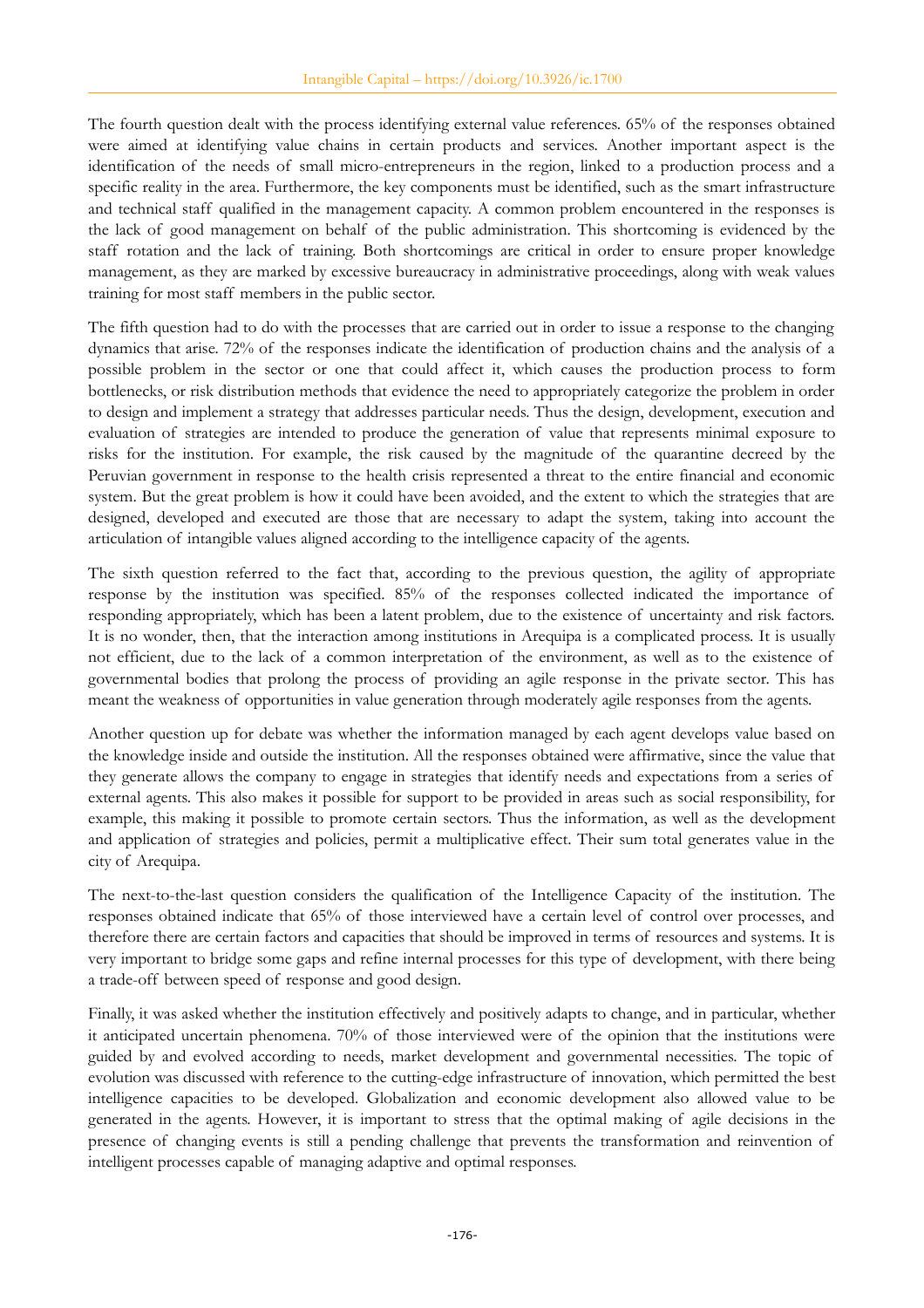The analysis of the previous responses is revealed in the logical operationalization shown in Figure 5, using the generic structure from Olavarrieta, Carrillo and Rodríguez (2013) proposed at the 6th Global Summit on Knowledge Cities, expressly stating that "intelligent behavior is based on intelligent decisions" (p. 03). Adaptive intelligence includes a decision-making model that codifies knowledge and experience, as well as comprehension of the entire system. Based on this decision-making model, the organization can generate several options for each problem and classify them according to value elements. Each choice can have a different impact on the value elements.

The aim of the decision component is to maximize the creation of value. Therefore, for each decision made, an implementation plan should be developed, requiring a feedback circuit for value alignment. This component is focused on evaluating the entire intelligence cycle, from the definition of value up to the creation of real value. The asset component is connected to the rest of the capitals (knowledge assets) in order to implement decisions.

For the case study in the city of Arequipa, experience and institutionality, the identification of value chains through the sensory component and the interaction of external agents in changing environments have allowed a structure of internal processes to be implemented, as acknowledged by the interviewees, which has constituted the knowledge base. This knowledge base gives decision-making agents the capacity to align value according to an effective and positive process of adaptation, developing for it agile deliberation processes as alternative solutions, in light of the external references that have been identified.

As shown in Figure 5, the procedures are articulated in the consolidation of the IC and in the value-generating capacity in the city of Arequipa. These processes can lead to the city developing as a Knowledge City, if it achieves in the immediate term the synergy of agents and external references, together with processes generating internal value. On that horizon, the physical and virtual environment will provide the most consolidated signals. Thus, the agents with a foundation based on experience and knowledge would need to make deliberated decisions, aligning value and acting with the best operating, deliberation and information management criteria in mind.

As has been evidenced, the framework of CS (Figure 1) is used to identify categories of knowledge assets (i.e., human capital, relational capital, instrumental capital and intelligence capital). Each category has a specific function within the system, Accordingly, IC focuses on collecting information from the environment, detecting it and providing the appropriate response, from which a model of Adaptive Intelligence is derived, which according to the results obtained in the city of Arequipa, has made it possible to identify processes, which are interconnected and generate value.

To construct an Adaptive Intelligence System (Olavarrieta et al., 2013), it is necessary to recognize that the entire system is dynamic. The components of IC are then identified (Figure 2). The value alignment component is related to the strategic vision of the senior management of the organizations. Within this component is a set of capacities that allow the organization to define value and design a strategy to maximize it. One of the most important capacities of this component is the effectiveness with which this change in priorities is communicated, and how the weights of the key performance indicators are adapted to the new context.

Next, the sensory component is defined. This component focuses on the gathering of information from the environment. It is important to identify and select what information is relevant, because effective intelligence is not a matter of the quantity of data, rather their quality. The most important institutions in the environment identified for private institutions are clients and competitors, while for governmental institutions, they are national and foreign companies, policies and international relations, among others. For both, the recognition of the environment and the knowledge of the agent is the most important intangible asset. Developing the sensory component means developing a set of capacities to acquire knowledge from the environment; for the city of Arequipa, two possible sensors were identified: physical and digital.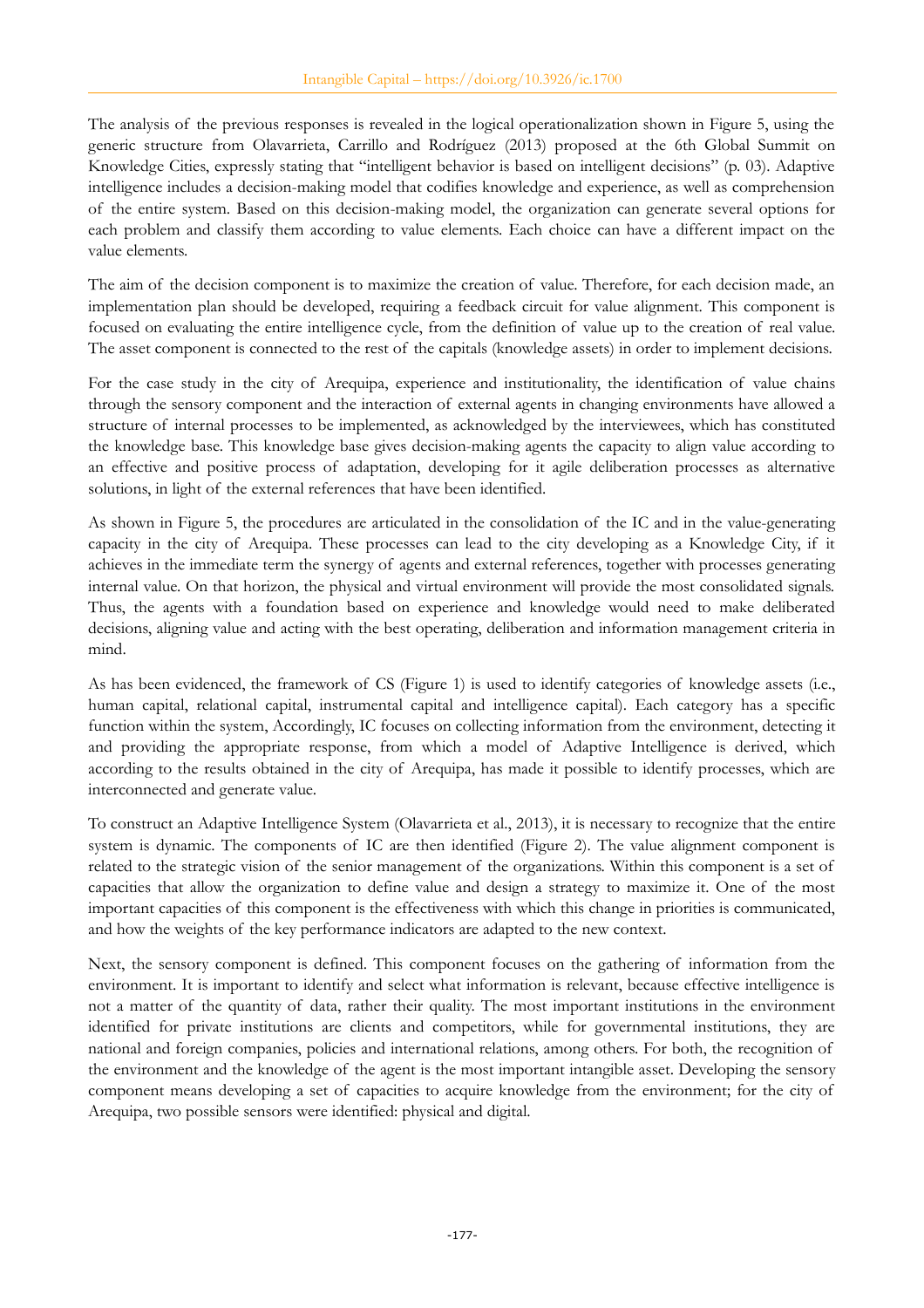

Figure 5. Adaptive Intelligence in the City of Arequipa. Based on Olavarrieta et al. (2013)

The third element is the experience component, which receives the sensory information and stores it in a knowledge base (which is very useful for future recovery), in order to capitalize on previous experiences. This knowledge is codified based on the value alignment component, which means that the experiences are expressed and linked to elements of value.

The fourth element is the decision component, which is understood under the premise that intelligent behavior is based on making intelligent decisions. Adaptive intelligence includes a decision-making model that codifies knowledge and experience, as well as comprehension of the entire system. Based on this decision-making model, the organization can generate several alternatives for action for each problem and classify them according to the value elements. Each choice can have a different impact on the value elements and the aim of the decision component is to maximize the creation of value.

Finally, the fifth element is the action component, which can be defined as the implementation of the decision. For each decision made, an action plan should be developed, and a feedback circuit is required to align the values. This component is focused on evaluating the entire intelligence cycle, from the definition of value up to the creation of real value. The action component is connected to the rest of the capitals (knowledge assets) in order to implement decisions.

## **6. Conclusions**

The IC is one value component of the CS, which provides the capacity to align and adapt, allowing an organization to act as a strategic force in order to articulate the remaining value categories. Since the IC in the city of Arequipa is still in development, optimal social production has not yet been reached. As the scope of the intelligent capacities of organizations within the city is strengthened, knowledge will be gradually capitalized upon, with a marginal positive contribution observed on productivity, which will also positively affect the city's development.

In the specific case of the city of Arequipa, upon measuring the components and capacities of intelligence, using the Integral Intelligence Model as the basis, important capacities were found, based on realities and perspectives, and the design and implementation of processes (internal and external). However, there are still barriers to the identification and optimal processing of the information from the environment, in spite of the fact that the city has components to operationalize them. The existing organizational and institutional capacities must serve as a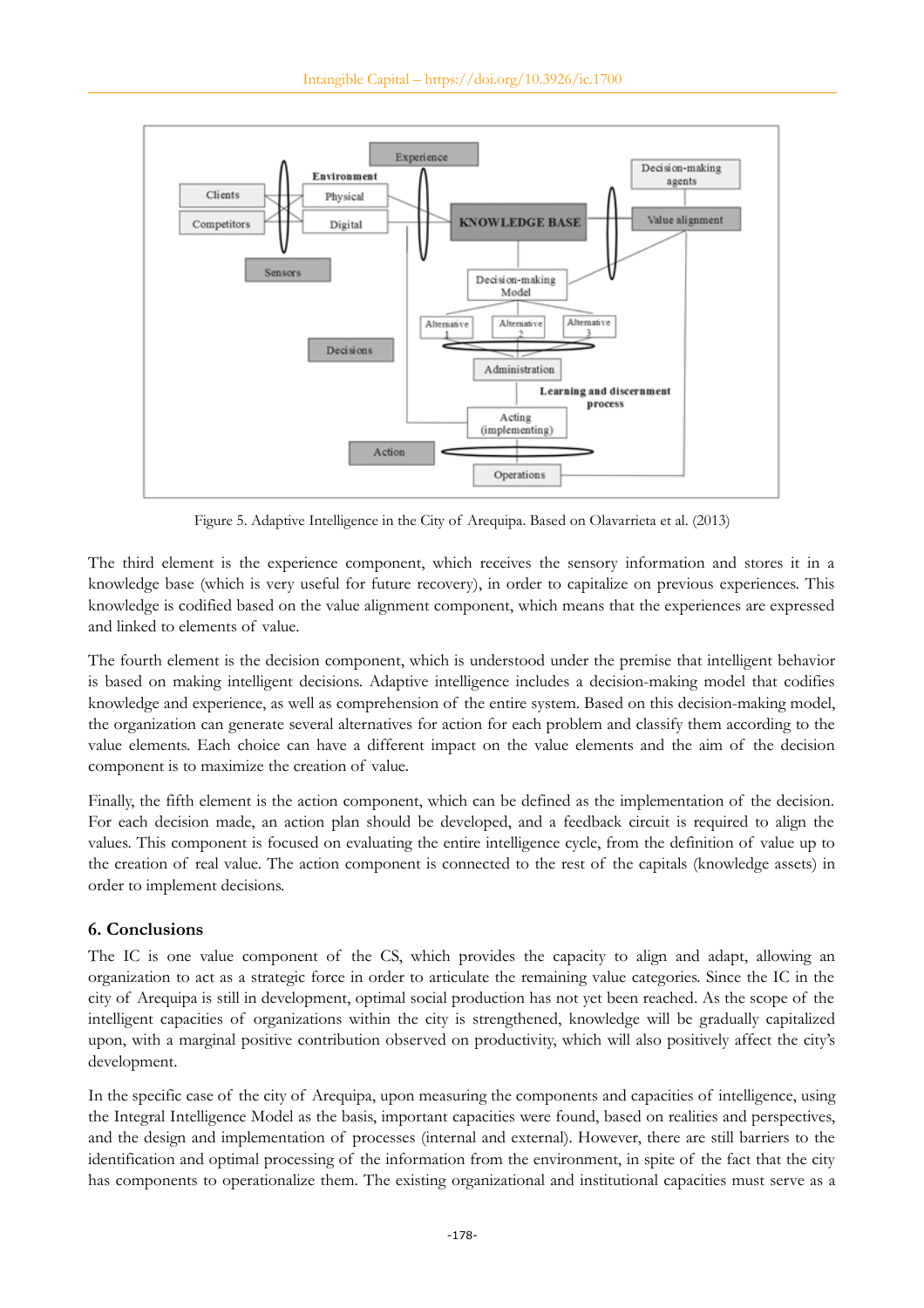referential and articulating support to develop the IC components. This leads to uncertainty and important events or problematic situations potentially being processed in a reasonably agile manner, but issuing responses that are not necessarily effective and adaptive, thus rendering it impossible to operationalize the IC in the city of Arequipa.

This study presents a situational diagnosis of the behavior of the agents in the city of Arequipa, obtaining as a result the level of maturity of its capacities for alignment, the sensory component, experience, decision-making and action, with each of these being important components that must be optimally developed, strengthening the value and social production in this city. In order for this city to be considered a Knowledge City, it must develop intentional strategies with the aim of intensifying the production, transfer and application of knowledge, strengthening intelligence components and attempting to incentivize a collective learning and knowledge management culture among all actors (citizens, public institutions, companies, etc.). In addition, it should be kept in mind that there are different paths to achieve this approach, according to the resources available and the strategic options that are chosen.

There were two main types of limitations found when conducting this study. The first limitations have to do with the structural conditions of the maturity of the knowledge bases with regard to the relevant IC components or capacities. The second refer to the atypical context generated by the disruption of activities and social confinement derived from the COVID-19 pandemic. However, it can be reasonably inferred that the results obtained have not been substantially affected by these circumstances, since both were properly identified and the necessary measures were taken.

It is suggested that further research delve more deeply into several aspects of the model in terms of its characterization, with regard to both the competences of the individual agents and their institutional and developmental capacities. This will permit, in turn, the progressive maturity of the capacity for adaptation of the intelligence processes.

### **Declaration of Conflicting Interests**

The authors declared no potential conflicts of interest with respect to the research, authorship, and/or publication of this article.

### **Funding**

This research was supported by financing from San Agustín National University in Arequipa, which delegates authority to the research team for the ad hoc search of the journal in which this research appears.

### **References**

- Carrillo, F. (2002). Capital Systems: Implications for a Global Knowledge Agenda. *Journal of Knowledge Management*, 6, 379-399. <https://doi.org/10.1108/13673270210440884>
- Carrillo, F. (2014a). Capital Inteligencia. En F. Carrillo (Ed)., *Sistema de Capitales y Mercados de Conocimiento* (pp. 105- 119). Word Capital Institute.
- Carrillo, F. (2014b). Capital cities: A taxonomy of capital accounts for knowledge cities. *Journal of Knowledge Management*, 8, 28-46. <https://doi.org/10.1108/1367327041058738>
- Carrillo, F.J., González, O., Elizondo, G., & Correa, A. (2014). Marco Analítico del Sistema de Capitales. En F.J. Carrillo (ed.), *Sistemas de Capitales y Mercados de Conocimiento*. Seatle, USA: Amazon Kindle Direct Publishing.
- Carrillo, F., & Olavarrieta, G. (2009). Modelo Integral de Inteligencia. *Revista Contaduría Pública*, 37, 34-39. <https://doi.org/10.5211/iys.6.article4>
- Deming, W. (1989). *Calidad, Productividad y Competitividad: La salida de la crisis* (p. 412). ISBN 84-87189-22-9. Madrid: Ed. Díaz de Santos.
- Hernández, R., Fernández, C., & Baptista, P. (2014). *Metodología de la investigación. 6*. México D.F. McGraw-Hill.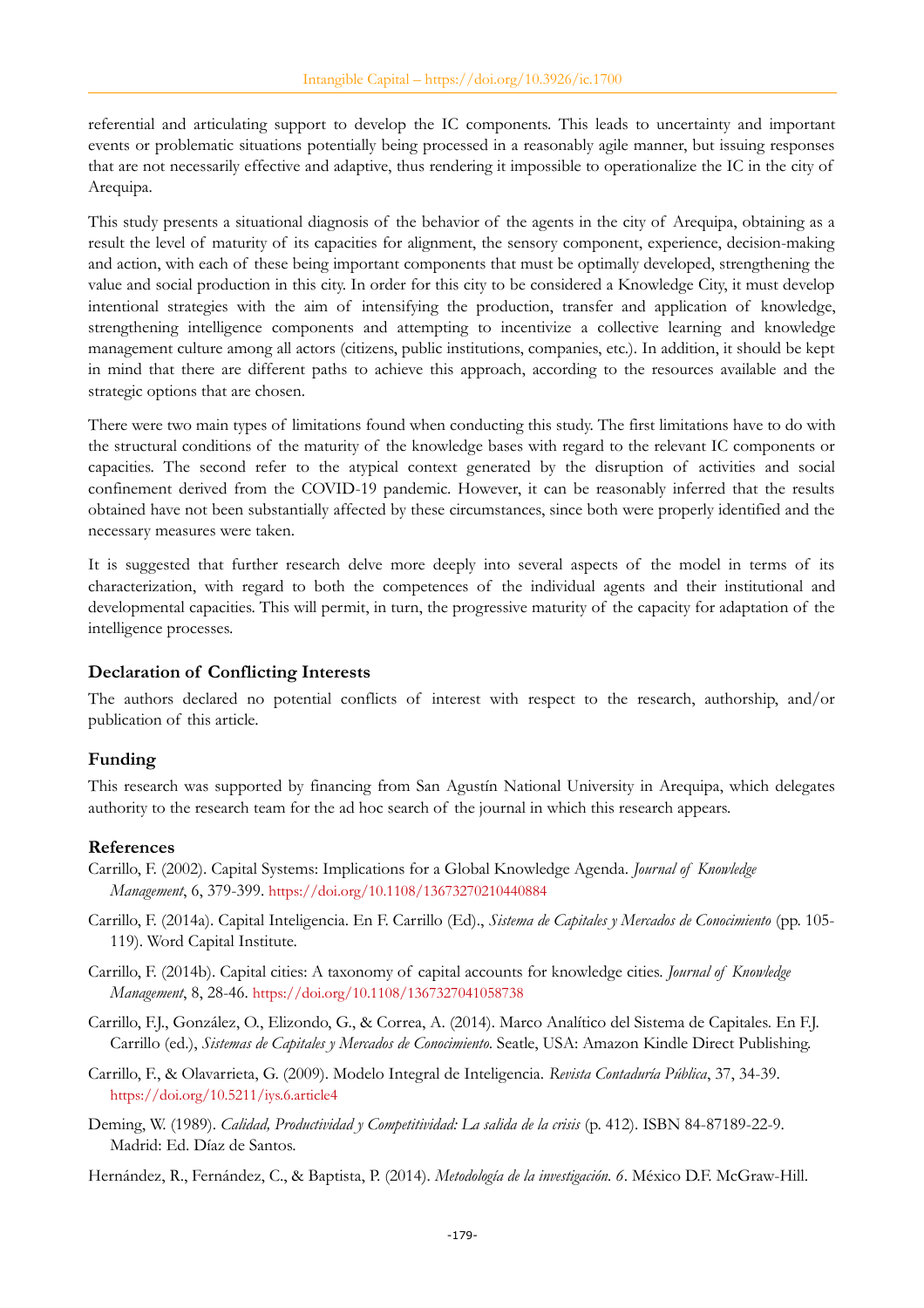- López-Roldán, P., & Fachelli, S. (2017). Metodología de la investigación social cuantitativa. Universidad Autónoma de Barcelona. <https://ddd.uab.cat/record/185163>
- Lucas, R. (1998). On the mechanics of economic development. *Journal of Monetary Economics*, 22, 3-42. [https://doi.org/10.1016/0304-3932\(88\)90168-7](https://doi.org/10.1016/0304-3932(88)90168-7)
- Malhotra, Y. (2003, September). Measuring knowledge assets of a nation: Knowledge systems for development. In Invited Research Paper Sponsored by the United Nations Department of Economic and Social Affairs. Keynote Presentation at the Ad Hoc Group of Experts Meeting at the United Nations Headquarters, New York City, NY (pp. 4-5). <http://citeseerx.ist.psu.edu/viewdoc/download>? <https://doi.org/10.1.1.6.878&rep=rep1&type=pdf>
- Nespolo, D. (2019). *Desarrollo personal basado en el conocimiento como antecedentes de los ecosistemas de innovación social: Análisis en Ciudades del Conocimiento Caxias del sur 2019* (PhdThesis). Universidade De Caxias Do Sul.
- Nonaka, I. (1991). The Knowledge-Creating Company. *Harvard Business Review*, 69, 96-104.
- Olavarrieta, G., (2012) *Intelligence Capital: Managing Knowledge Assets and Developing Adaptive Capabilities through an Agent-Based Simulation* (Tesis Doctoral). School of Engineering and Information Technology Graduate Programs Instituto Tecnológico y de Estudios Superiores de Monterrey, Monterrey.
- Olavarrieta, G., & Carrillo, F. (2014). Intelligence capital: A capability maturity model for a software development centre. *Knowledge Management Research & Practice*, 12, 289-296. <https://doi.org/10.1057/kmrp.2014.5>
- Olavarrieta, G., Carrillo, F., & Rodríguez, C. (2013). *Developing customer knowledge through adaptive intelligence. Sixth Knowledge Cities World Summit*. Conference paper. Istanbul, Turkey..
- Scheaffer, R., Ott, L., & Mendenhall, W. (2007). *Elementos de. Muestreo. University of Florida*. México: Grupo Editorial Iberoamérica.
- Thaler, R.H. (2016). Behavioral Economics: Past, Present, and Future. *American Economic Review*, 106(7), 1577-1600. <https://doi.org/10.1257/aer.106.7.1577>
- Uzawa, H., (1965). Optimum Technical Change in an Aggregative Model of Economic Growth. *International Economic Review*, 6, 18-31. <https://doi.org/10.2307/2525621>
- Weiss, M. (2019). Cidades inteligentes: Umavisão sobre a agenda de pesquisas emtecnologia da informação. *Revista Brasileira de Gestão e Inovação (Brazilian Journal of Management & Innovation)*, 6, 162-187. <https://doi.org/10.18226/23190639.v6n3.08>
- Zheng, W., Yang, B., & McLean (2010). Linking organizational culture, structure, strategy, and organizational effectiveness: Mediating role of knowledge management. *Journal of Business Research*, 63, 763-771. <https://doi.org/771.10.1016/j.jbusres.2009.06.005>

#### **Appendix: Questions asked during the interviews**

According to the three key components mentioned, these contemplated: the sensitivity of the signals, the interpretation of the significances and the agility in issuing a response.

- 1. Do you believe that the institution you belong to has the intelligence components that allow it to make optimal decisions?
- 2. How do you design, develop, execute and evaluate the processes based on the intelligent decisions made by your institution?
- 3. Do you believe that the organizational experience and information are factors when developing the Intelligence Capacity?
- 4. What processes do you carry out to identify external value references?